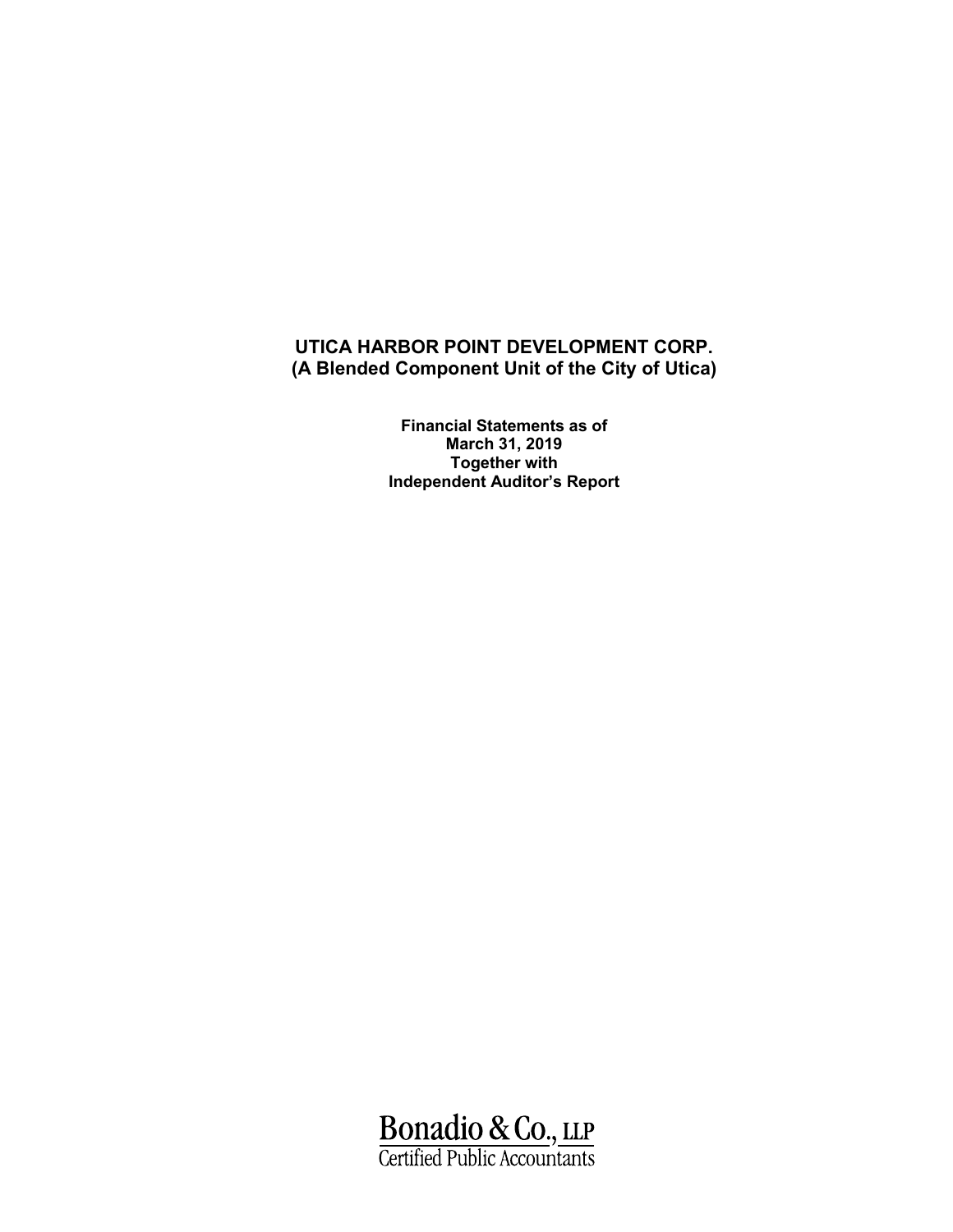## **TABLE OF CONTENTS**

| <b>FINANCIAL STATEMENTS</b>                                                                                                                                             |   |
|-------------------------------------------------------------------------------------------------------------------------------------------------------------------------|---|
|                                                                                                                                                                         | 3 |
| Statement of Revenues, Expenses and Changes in Net Position                                                                                                             | 4 |
|                                                                                                                                                                         | 5 |
|                                                                                                                                                                         | 6 |
| Independent auditor's report on internal control over financial reporting and on<br>compliance and other matters based on an audit of financial statements performed in |   |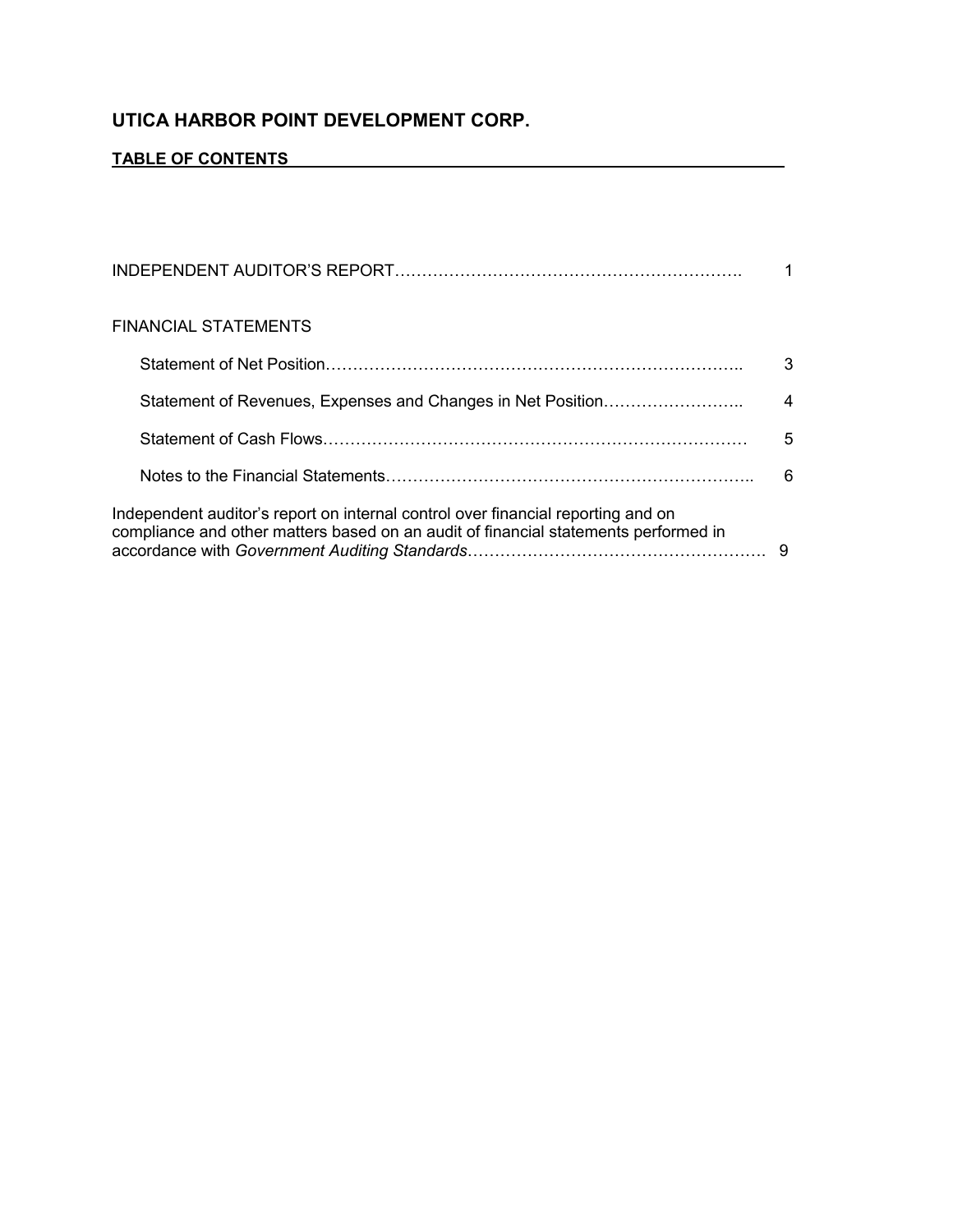## **INDEPENDENT AUDITOR'S REPORT**

June 27, 2019

To the Board of Directors of Utica Harbor Point Development Corp.:

#### **Report on the Financial Statements**

We have audited the accompanying financial statements of the business-type activities of Utica Harbor Point Development Corp (UHPDC), a blended component unit of the City of Utica as of and for the year ended March 31, 2019, and the related notes to the financial statements, which collectively comprise UHPDC's basic financial statements as listed in the table of contents.

#### *Management's Responsibility for the Financial Statements*

Management is responsible for the preparation and fair presentation of these financial statements in accordance with accounting principles generally accepted in the United States of America; this includes the design, implementation, and maintenance of internal control relevant to the preparation and fair presentation of financial statements that are free from material misstatement, whether due to fraud or error.

## *Auditor's Responsibility*

Our responsibility is to express an opinion on these financial statements based on our audits. We conducted our audits in accordance with auditing standards generally accepted in the United States of America and the standards applicable to financial audits contained in *Government Auditing Standards,* issued by the Comptroller General of the United States. Those standards require that we plan and perform the audit to obtain reasonable assurance about whether the financial statements are free from material misstatement.

An audit involves performing procedures to obtain audit evidence about the amounts and disclosures in the financial statements. The procedures selected depend on the auditor's judgment, including the assessment of the risks of material misstatement of the financial statements, whether due to fraud or error. In making those risk assessments, the auditor considers internal control relevant to the entity's preparation and fair presentation of the financial statements in order to design audit procedures that are appropriate in the circumstances, but not for the purpose of expressing an opinion on the effectiveness of the entity's internal control. Accordingly, we express no such opinion. An audit also includes evaluating the appropriateness of accounting policies used and the reasonableness of significant accounting estimates made by management, as well as evaluating the overall presentation of the financial statements.

We believe that the audit evidence we have obtained is sufficient and appropriate to provide a basis for our audit opinion.

6 Wembley Court Albany, New York 12205 p (518) 464-4080 f (518) 464-4087

www.bonadio.com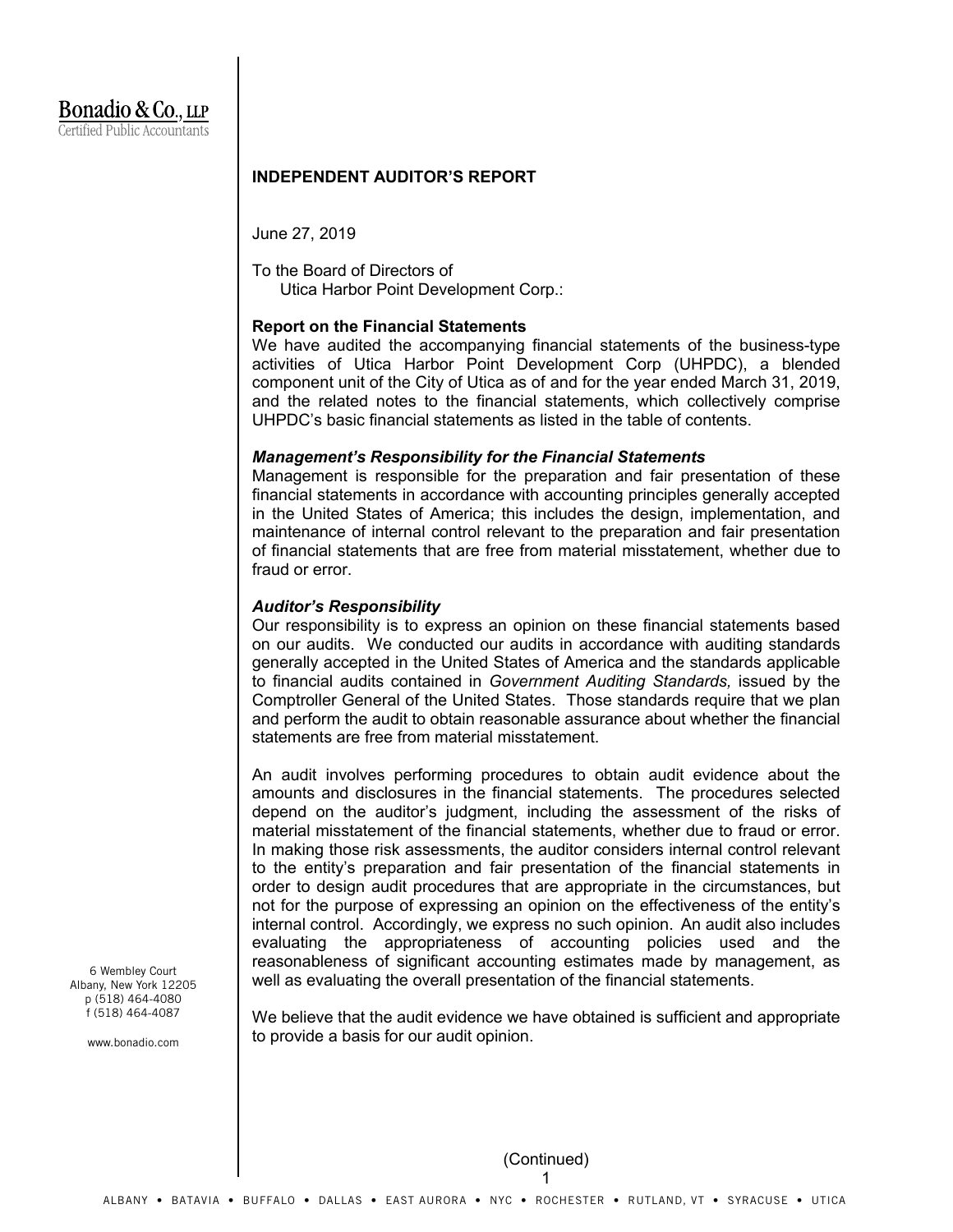## *INDEPENDENT AUDITOR'S REPORT*

(Continued)

#### *Opinion*

In our opinion, the financial statements referred to above present fairly, in all material respects, the financial position the business-type activities of Utica Harbor Point Development Corp., as of March 31, 2019, and the changes in its financial position and cash flows for the years then ended in accordance with accounting principles generally accepted in the United States of America.

## *Report on Required Supplementary Information*

Management has omitted the Management's Discussion and Analysis, that accounting principles generally accepted in the United States of America requires to be presented to supplement the basic financial statements. Such missing information, although not a part of the basic financial statements, is required by the Governmental Accounting Standards Board, who considers it to be an essential part of financial reporting for placing the basic financial statements in an appropriate operational, economic, or historical context. Our opinion on the basic financial statements is not affected by this missing information.

## **Other Reporting Required by** *Government Auditing Standards*

In accordance with *Government Auditing Standards*, we have also issued our report dated June 27, 2019 on our consideration of Utica Harbor Point Development Corp's internal control over financial reporting and on our tests of its compliance with certain provisions of laws, regulations, contracts, and grant agreements and other matters. The purpose of that report is to describe the scope of our testing of internal control over financial reporting and compliance and the results of that testing, and not to provide an opinion on the effectiveness of UHPDC's internal control over financial reporting or on compliance. That report is an integral part of an audit performed in accordance with *Government Auditing Standards* in considering Utica Harbor Point Development Corp's internal control over financial reporting and compliance.

Bonadio & Co., LLP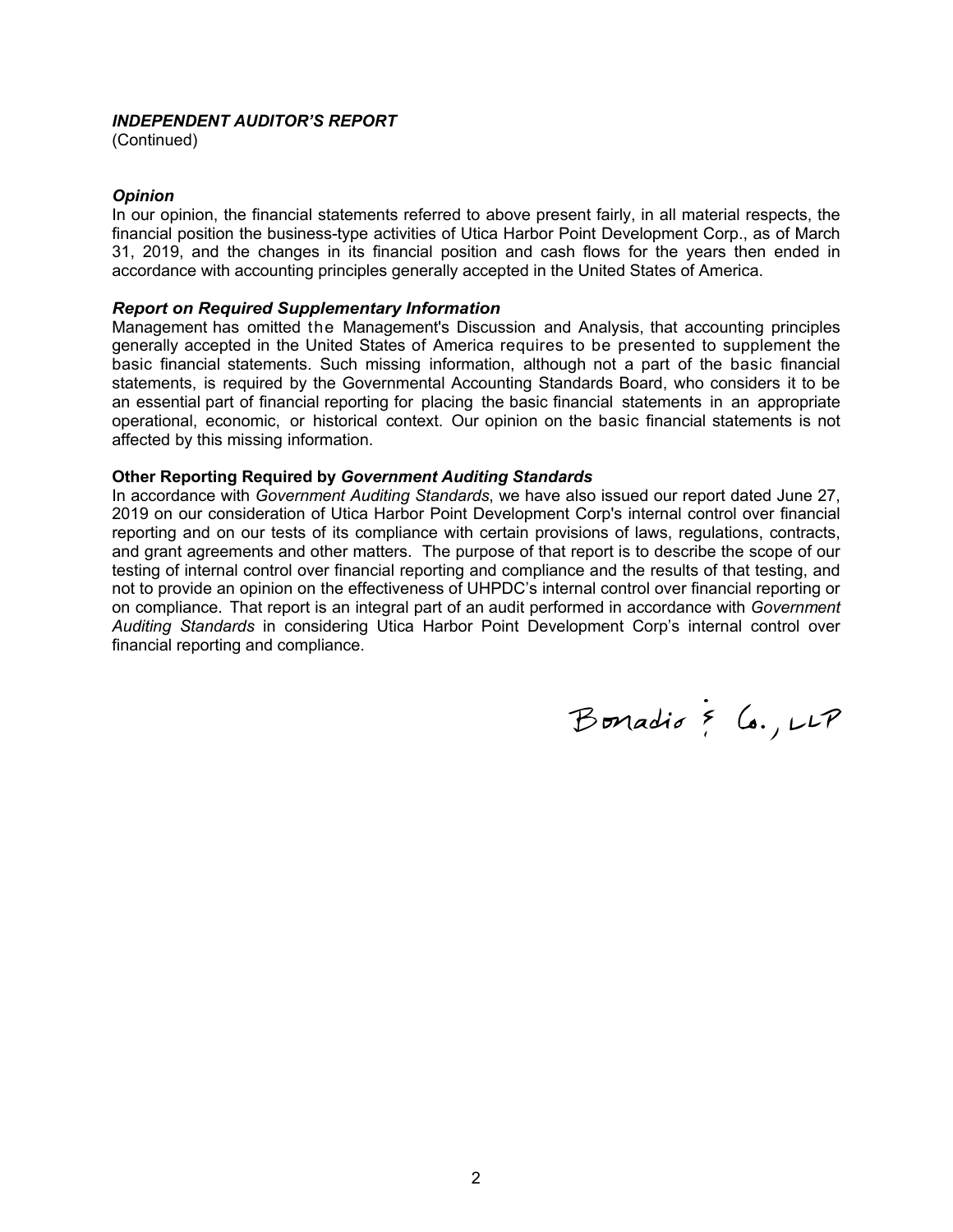## **STATEMENT OF NET POSITION MARCH 31, 2019**

## **ASSETS**

| <b>CURRENT ASSETS:</b>           |             |
|----------------------------------|-------------|
| Cash and cash equivalents        | \$<br>5,385 |
| Due from other governments       | 1,066,941   |
|                                  |             |
| Total current assets             | 1,072,326   |
|                                  |             |
| Construction in progress         | 2,499,860   |
|                                  |             |
| Total assets                     | 3,572,186   |
|                                  |             |
| <b>CURRENT LIABILITIES</b>       |             |
| Accounts payable                 | 1,080,387   |
| Line of credit payable           | 1,352,784   |
| <b>Total current liabilities</b> | 2,433,171   |
|                                  |             |
| <b>NET POSITION</b>              |             |
|                                  |             |
| Net investment in capital assets | 1,133,630   |
|                                  | 5,385       |
| Unrestricted                     |             |
|                                  | 1,139,015   |
| Total net position               |             |

The accompanying notes are an integral part of these statements.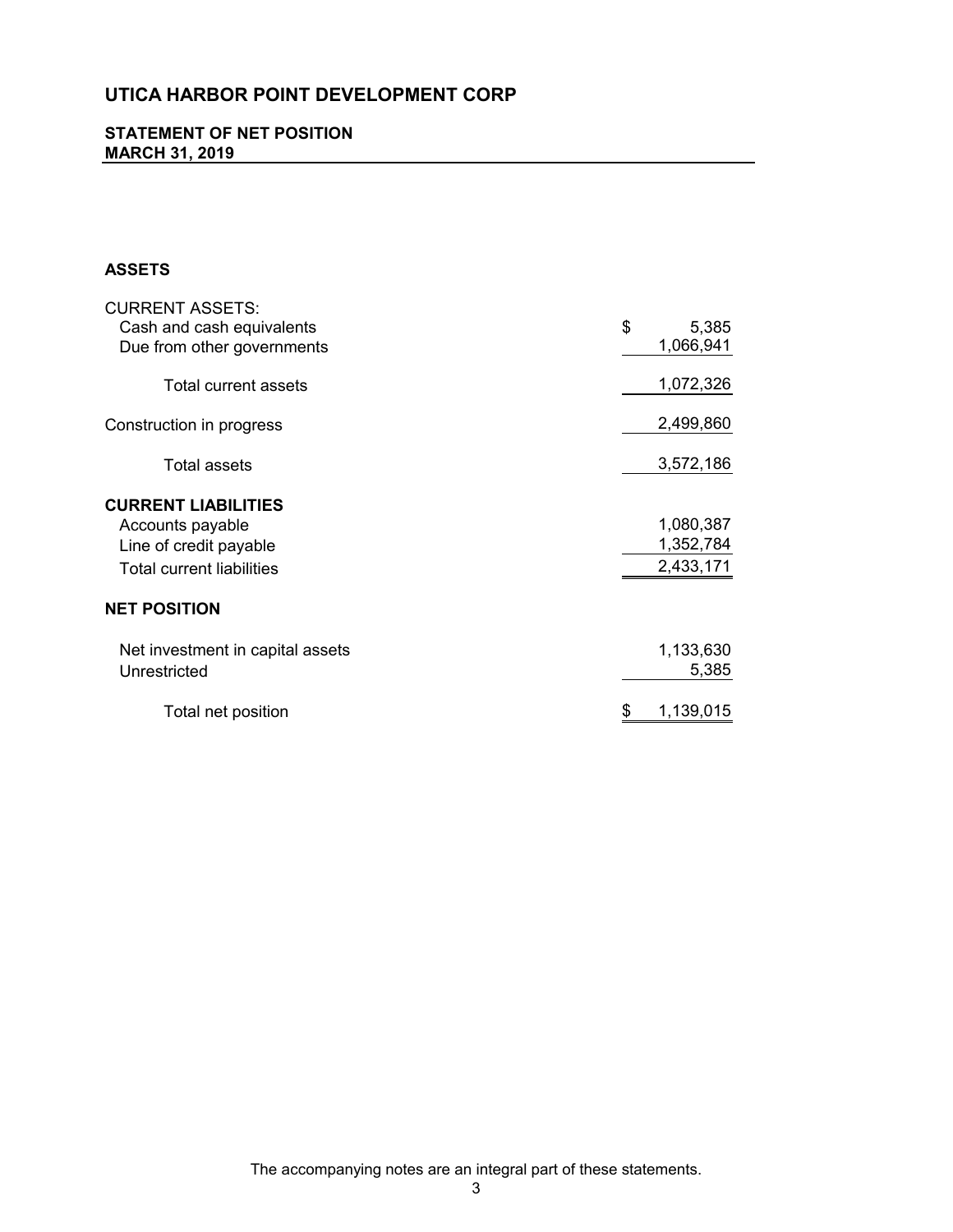## **STATEMENT OF REVENUES, EXPENSES AND CHANGES IN NET POSITION FOR THE YEAR ENDING MARCH 31, 2019**

| <b>OPERATING EXPENSES:</b>                   |                        |
|----------------------------------------------|------------------------|
| Professional fees<br>Insurance               | \$<br>13,183<br>12,128 |
| <b>Miscellaneous</b>                         | 4,632                  |
| Contracted services                          | 250                    |
| <b>Supplies</b>                              | 168                    |
| Total operating expenses                     | 30,361                 |
| <b>NET OPERATING LOSS</b>                    | (30, 361)              |
| Interest expense                             | 28,379                 |
| <b>LOSS BEFORE CAPITAL CONTRIBUTION</b>      | (58,740)               |
| <b>CAPITAL CONTRIBUTION - New York State</b> | 1,197,755              |
| <b>CHANGE IN NET POSITION</b>                | 1,139,015              |
| NET POSITION - beginning of year             |                        |
| NET POSITION - end of year                   | \$<br>1,139,015        |

The accompanying notes are an integral part of these statements.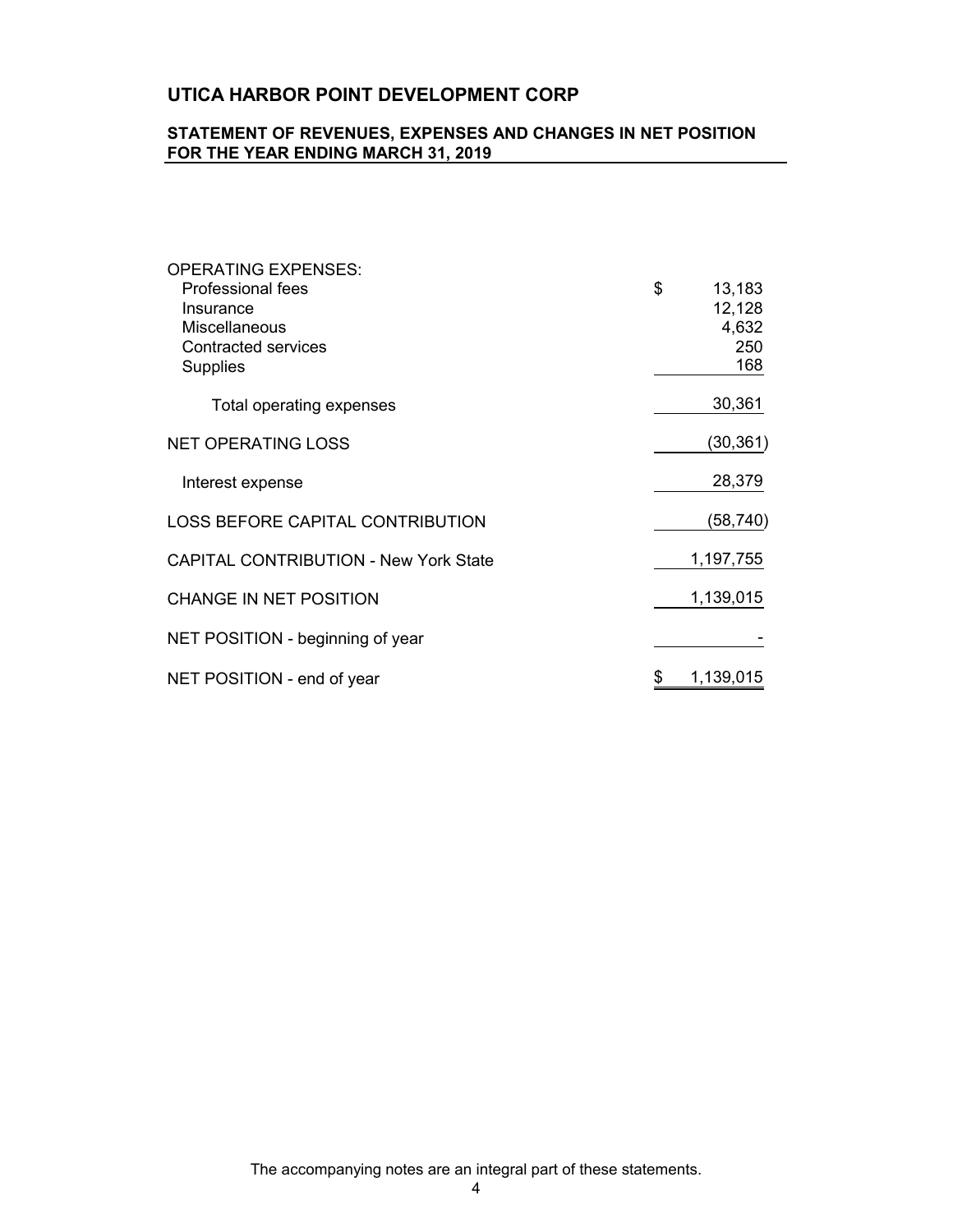## **STATEMENT OF CASH FLOWS FOR THE YEAR ENDING MARCH 31, 2019**

| CASH FLOW FROM OPERATING ACTIVITIES<br>Cash payments to suppliers for goods and services                                                                                                           | \$<br>(30, 361)                                                |
|----------------------------------------------------------------------------------------------------------------------------------------------------------------------------------------------------|----------------------------------------------------------------|
| Net cash flow from operating activities                                                                                                                                                            | (30, 361)                                                      |
| CASH FLOW FROM CAPITAL AND RELATED FINANCING ACTIVITES<br>Construction in progress<br>Capital related grants received<br>Borrowing on line of credit<br>Paid on line of credit<br>Interest expense | (1,419,473)<br>130,814<br>1,484,248<br>(131, 464)<br>(28, 379) |
| Net cash flow from capital and elated financing activities                                                                                                                                         | 35,746                                                         |
| NET CHANGE IN CASH AND CASH EQUIVALENTS                                                                                                                                                            | 5,385                                                          |
| CASH AND CASH EQUIVALENTS - beginning of year                                                                                                                                                      |                                                                |
| CASH AND CASH EQUIVALENTS - end of year                                                                                                                                                            | 5,385                                                          |
| Reconciliation of operating income to net cash<br>flow from operating activities:<br>Net operating income                                                                                          | \$<br>(30, 361)                                                |
| Net cash flow from operating activities                                                                                                                                                            | \$<br>(30, 361)                                                |

The accompanying notes are an integral part of these statements.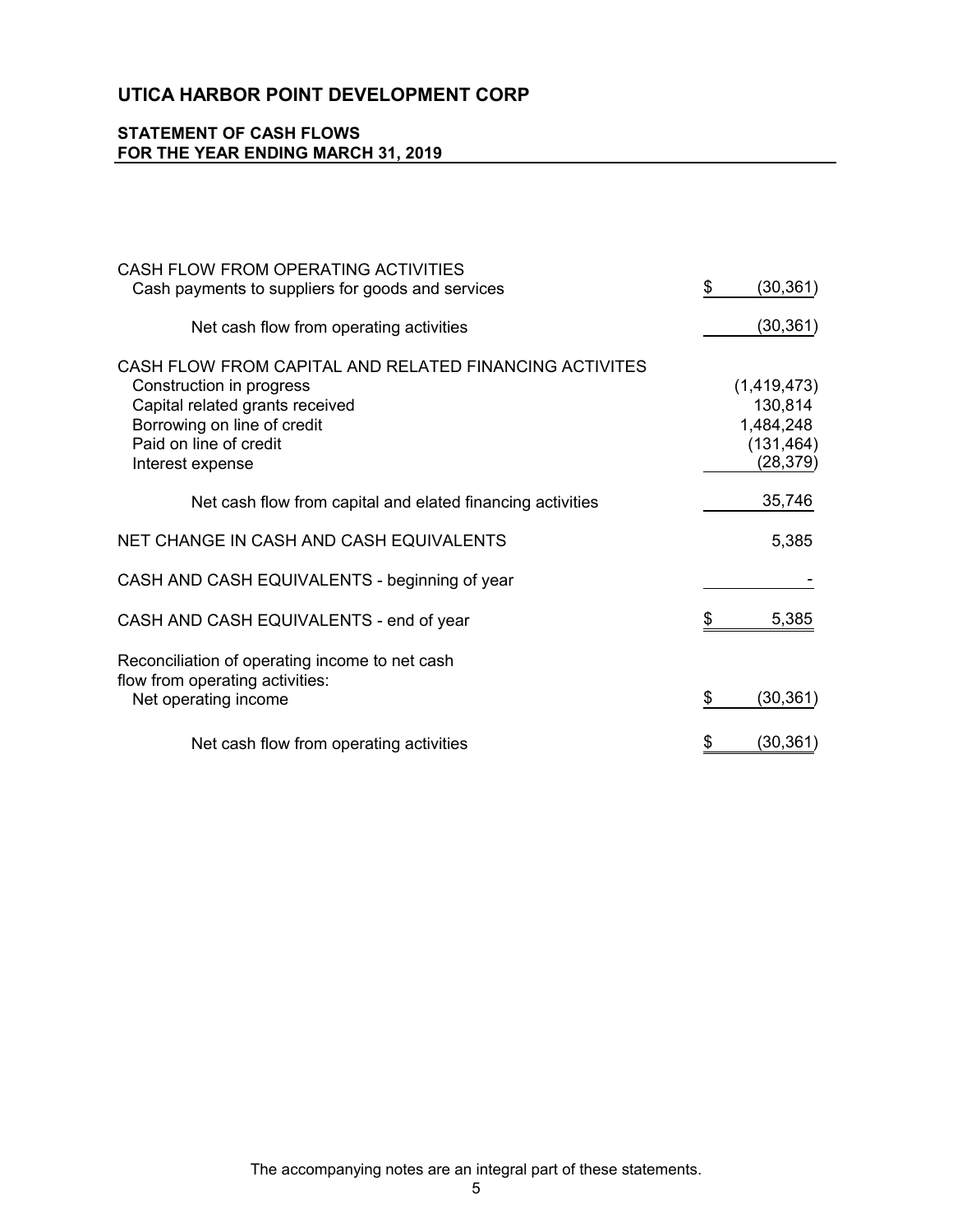#### **NOTES TO FINANCIAL STATEMENTS MARCH 31, 2019**

#### **1. REPORTING ENTITY**

The Utica Harbor Point Development Corp. (UHPDC or Corporation) is a local development corporation created in 2011 for the purpose of improving, promoting and rehabilitating the area known as Harbor Point in the City of Utica, New York. UHPDC is exempt from Federal, State, and local income taxes. The City of Utica, by and through its mayor is the sole member of the corporation, accordingly, UHPDC is a blended component unit of the City of Utica.

The Corporation was financially dormant until April 1, 2018 at which point it took over the development efforts related to the Harbor Point project. During UHPDC's dormant period, the City of Utica obtained certain grants and expended certain funds to further the project's goals. Upon the sale and disposition of UHPDC's assets, the net proceeds will revert to the City.

## **2. SUMMARY OF SIGNIFICANT ACCOUNTING POLICIES**

#### **Basis of Accounting**

UHPDC's financial statements are prepared in conformity with accounting principles generally accepted in the United States as set forth by the Governmental Accounting Standards Board for proprietary funds.

#### **Basis of Presentation**

GASB requires the classification of net position into three classifications defined as follows:

- Net investment in capital assets This component of net position consists of capital assets, net of accumulated depreciation, reduced by the outstanding balances of any bonds, mortgages, notes, or other borrowings that are attributable to the acquisition, construction, or improvement of those assets. If there are significant unspent related debt proceeds at year-end, the portion of the debt attributable to the unspent proceeds is not included in the calculation of invested in capital assets, net of related debt. Rather, that portion of the debt is included in the same net position component as the unspent proceeds.
- Restricted net position This component of net position consists of amounts which have external constraints placed on their use imposed by creditors (such as through debt covenants), grantors, contributors, or laws or regulations of other governments or constraints imposed by law through constitutional provisions or enabling legislation. At March 31, 2019, UHPDC does not have a restricted net position.
- Unrestricted net position This component of net position consists of net position that doesn't meet the definition of invested in capital assets or restricted.

When both restricted and unrestricted resources are available for use, it is UHPDC's policy to use restricted resources first.

#### **Estimates**

The preparation of financial statements in conformity with generally accepted accounting principles requires management to make estimates and assumptions that affect the reported amounts of assets and liabilities and disclosure of contingent assets and liabilities at the date of the financial statements and the reported amounts of revenues and expenses during the report period. Actual results could differ from those estimates.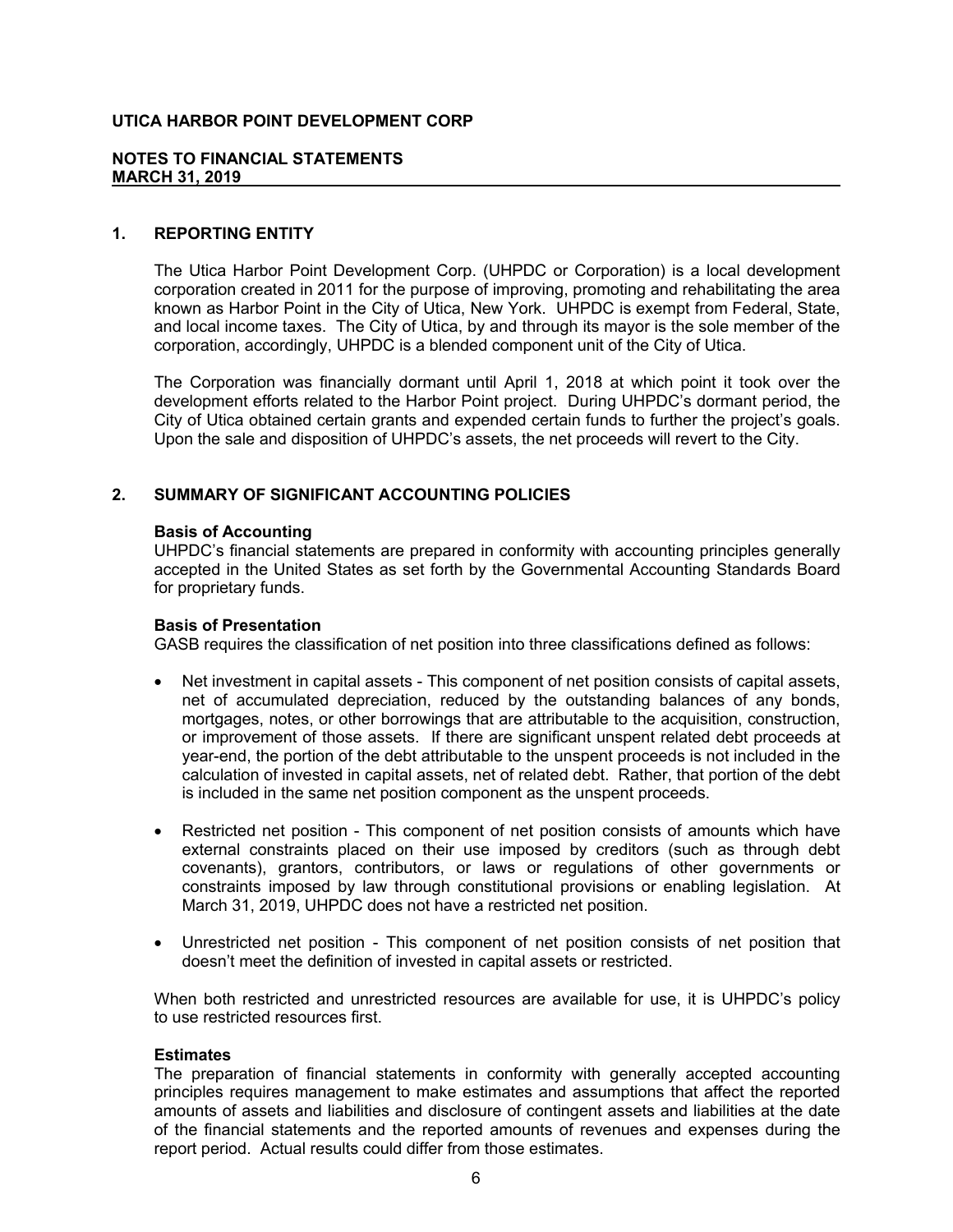## **2. SUMMARY OF SIGNIFICANT ACCOUNTING POLICIES (Continued)**

#### **Cash and Cash Equivalents**

Cash and equivalents includes demand deposits, money market funds, and certificates of deposit with original maturities of twelve months or less. UHPDC maintains its cash and cash equivalents in bank accounts. Interest and dividend income from cash and cash equivalents is reported in other income in the statements of revenues, expenses, and changes in net position.

## **Construction in Progress**

UHPDC capitalizes all construction, engineering and other costs that are expected to have long term economic value to the City. No depreciation has been recorded as all projects are not yet complete.

## **Revenue Recognition/Due from Other Governments**

UHPDC's primary source of revenue is grant revenue from New York State Urban Development Corp. d/b/a Empire State Development. Grant revenue is recognized when the terms of the grant have been met and request for payment has been made.

## **Contributed Facilities and Services**

UHPDC, with the consent of the Common Council of the City of Utica, is authorized to use and has shared City employees, facilities, and equipment and may reimburse the City an agreed upon proportion of the compensation or costs of the services provided. For the year ended March 31, 2019, the City did not request any reimbursement and no such reimbursement was made.

## **3. DEPOSITS WITH FINANCIAL INSTITUTIONS AND INVESTMENTS**

#### **Policies**

UHPDC follows an investment and deposit policy, the overall objective of which is to adequately safeguard the funds of UHPDC and funds under the control of UHPDC; to provide sufficient liquidity of invested funds in order to meet obligations as they become due; and to earn the maximum yield possible given the objectives previously listed. Oversight of investment activity is the responsibility of the Executive Director. UHPDC's monies must be deposited in Federal Deposit Insurance Agency (FDIC) insured commercial banks or trust companies as designated by the Board of Directors. Permissible investments include: a) obligations of the United States or of federal agencies whose principal and interest payments are fully guaranteed by the federal or state government, b) obligations of New York State or in general obligations of the State's political subdivisions, c) certificates of deposits or deposits with banks with an investment grade rating by a Rating Agency, d) commercial paper rated Prime-1 and/or A-1, and e) money market funds with AAA ratings.

#### **Interest Rate Risk**

Interest rate risk is the risk that the fair value of investments will be affected by changing interest rates. UHPDC's investment policy does not limit investment maturities as a means of managing its exposure to fair value losses arising from increasing interest rates.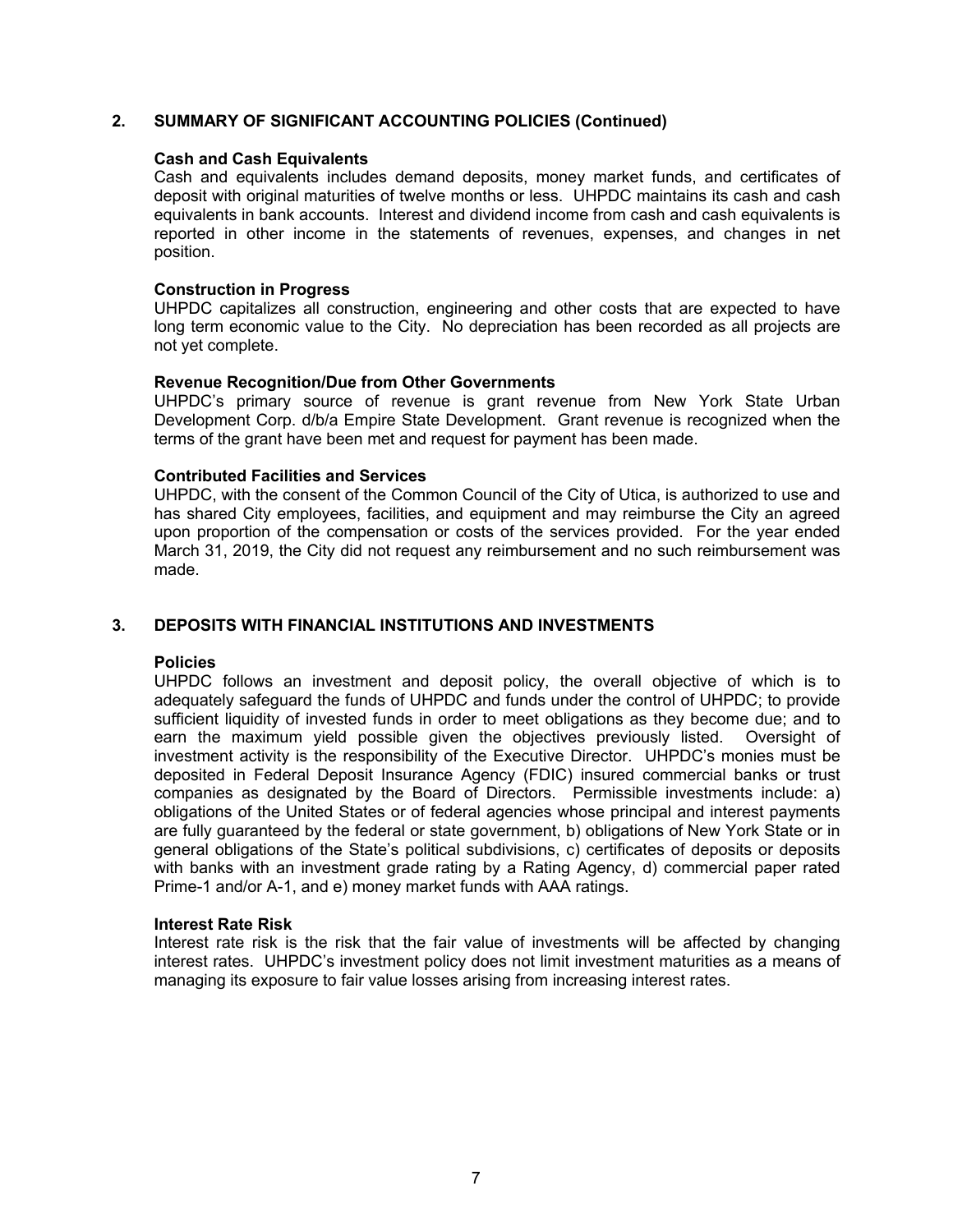## **3. DEPOSITS WITH FINANCIAL INSTITUTIONS AND INVESTMENTS (Continued)**

## **Credit Risk**

UHPDC's policy is to minimize the risk of loss due to failure of an issuer or other counterparty to an investment to fulfill its obligations.

## **Custodial Credit Risk**

Custodial credit risk is the risk that, in the event of a failure of a depository financial institution, the reporting entity may not recover its deposits. Governmental Accounting Standards direct that deposits be disclosed as exposed to custodial credit risk if they are not covered by depository insurance, and the deposits are not covered by collateralization.

## **4. RELATED PARTY**

UHPDC's governing body is appointed by the Mayor of the City of Utica.

## **5. CONSTRUCTION IN PROGRESS**

As of March 31, 2019, UHPDC has construction in progress as follows:

|                       | <b>Expended to</b> |                       |  |           |   |           |
|-----------------------|--------------------|-----------------------|--|-----------|---|-----------|
|                       |                    | <b>Total Contract</b> |  | date      |   | Remaining |
| Professional services | S                  | 464,146               |  | 398,711   | S | 65,435    |
| Site work             |                    | 1,121,340             |  | 1,060,290 |   | 61,050    |
| <b>Bulkhead</b>       |                    | 6,584,542             |  | 1,040,859 |   | 5,543,683 |
|                       |                    | 8,170,028             |  | 2,499,860 | S | 5,670,168 |

The Harbor Point project is on City owned land.

## **6. LINE OF CREDIT**

UHPDC has obtained a \$1,870,000 line of credit promissory note with NBT Bank. Variable interest at Wall Street Journal prime rate (5.5% at March 31, 2019) is due monthly. The entire loan is due February 28, 2020. Gross borrowings on line were \$1,484,248 and \$131,464 was repaid during 2019. Interest expense was \$28,379.

## **7. COMMITMENTS AND CONTINGENCIES**

UHPDC has signed contracts for professional services and construction. Approximately \$5.67 million of work remains to be completed on these contracts. All work is expected to be completed by the end of the next fiscal year.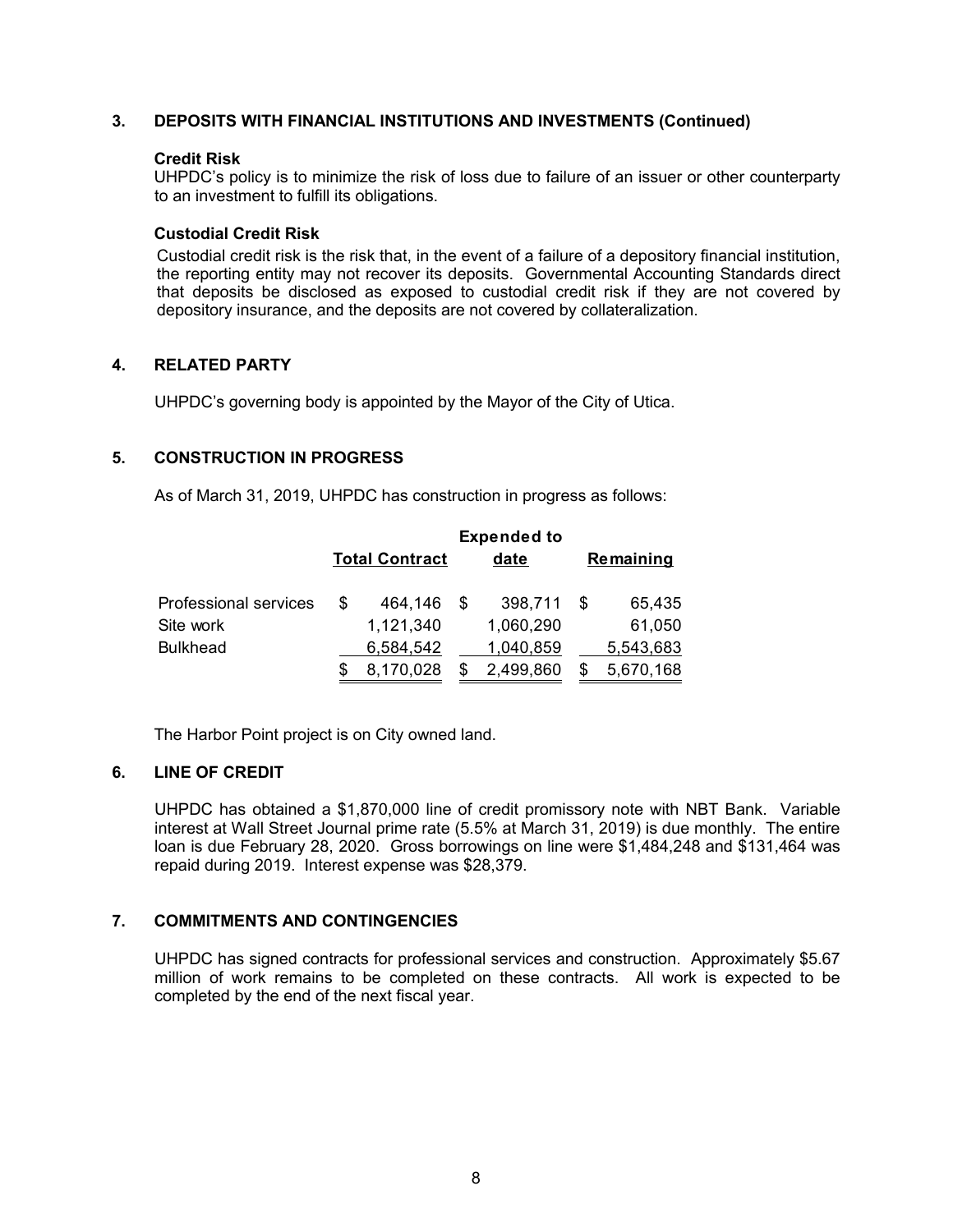## **INDEPENDENT AUDITOR'S REPORT ON INTERNAL CONTROL OVER FINANCIAL REPORTING AND ON COMPLIANCE AND OTHER MATTERS BASED ON AN AUDIT OF FINANCIAL STATEMENTS PERFORMED IN ACCORDANCE WITH** *GOVERNMENT AUDITING STANDARDS*

June 27, 2019

To the Board of Directors of Utica Harbor Point Development Corp.:

We have audited, in accordance with the auditing standards generally accepted in the United States of America and the standards applicable to financial audits contained in *Government Auditing Standards* issued by the Comptroller General of the United States, the financial statements of the business-type activities of Utica Harbor Point Development Corp. (UHPDC) as of and for the year ended March 31, 2019, and the related notes to the financial statements, which collectively comprise UHPDC's basic financial statements and have issued our report thereon dated June 27, 2019.

## **Internal Control Over Financial Reporting**

In planning and performing our audit of the financial statements, we considered UHPDC's internal control over financial reporting (internal control) to determine the audit procedures that are appropriate in the circumstances for the purpose of expressing our opinion on the financial statements, but not for the purpose of expressing an opinion on the effectiveness of UHPDC's internal control. Accordingly, we do not express an opinion on the effectiveness of UHPDC's internal control.

A *deficiency in internal control* exists when the design or operation of a control does not allow management or employees, in the normal course of performing their assigned functions, to prevent, or detect and correct, misstatements on a timely basis. A *material weakness* is a deficiency, or a combination of deficiencies, in internal control, such that there is a reasonable possibility that a material misstatement of the entity's financial statements will not be prevented, or detected and corrected on a timely basis. A *significant deficiency* is a deficiency, or a combination of deficiencies, in internal control that is less severe than a material weakness, yet important enough to merit attention by those charged with governance.

Our consideration of internal control was for the limited purpose described in the first paragraph of this section and was not designed to identify all deficiencies in internal control that might be material weaknesses or significant deficiencies. Given these limitations, during our audit we did not identify any deficiencies in internal control that we consider to be material weaknesses. However, material weaknesses may exist that have not been identified. 6 Wembley Court

> (Continued) 9

Albany, New York 12205 p (518) 464-4080 f (518) 464-4087

www.bonadio.com